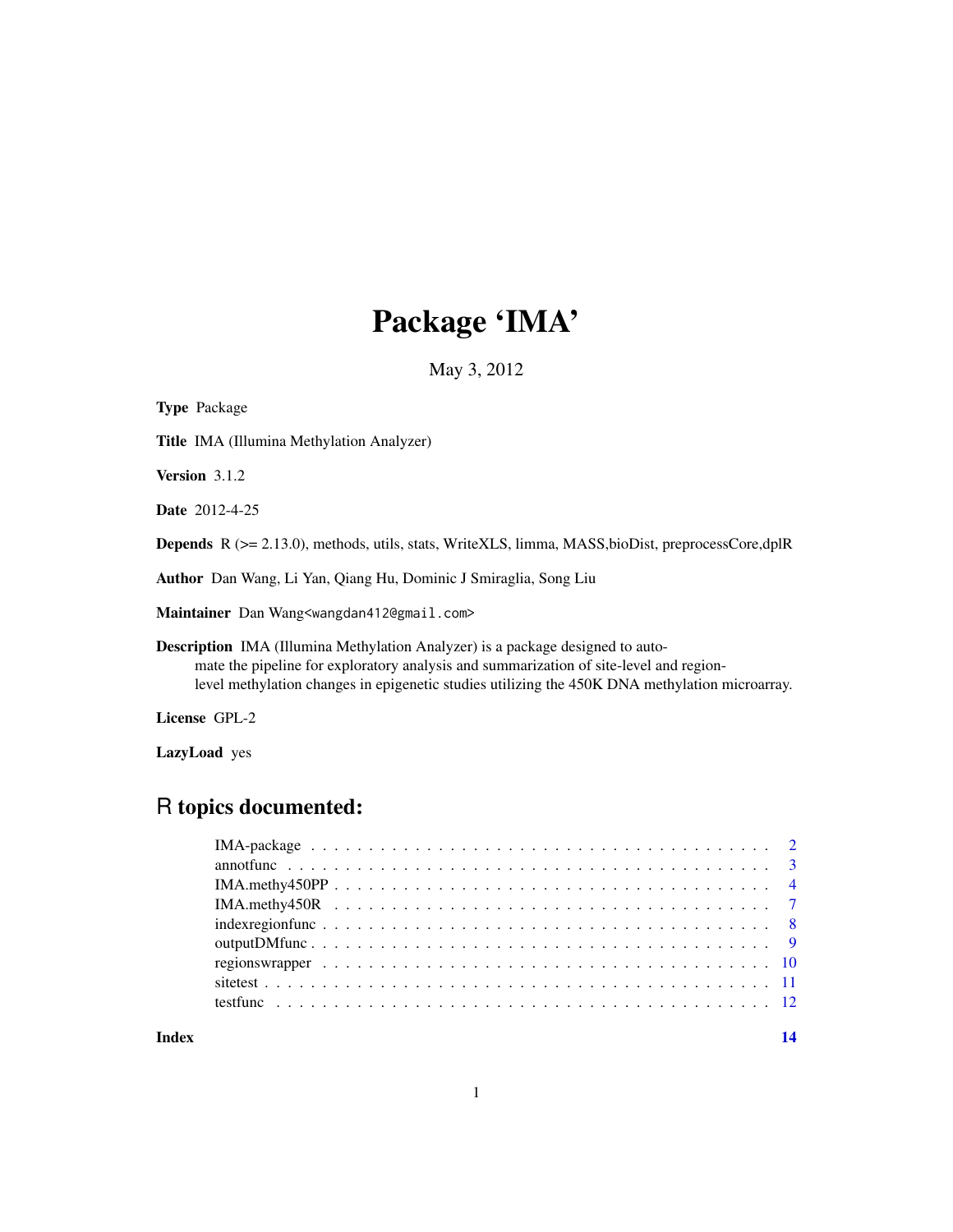<span id="page-1-0"></span>IMA-package *IMA(Illumina Methylation Analyzer) is a package designed to automate the pipeline for exploratory analysis and summarization of sitelevel and region-level methylation changes in epigenetic studies utilizing the 450K DNA methylation microarray*

# Description

IMA automates the tasks commonly required for the exploratory analysis and summarization of epigenetic data sets utilizing the 450K DNA methylation microarray. The package makes use of Illumina methylation annotation for region definition, as well as several Bioconductor packages for various preprocessing and differential testing steps. There are two major differences between IMA and existing packages for Infinium methylation microarray analysis. First, instead of analyzing CpG site only, IMA provide both site-level and region-level methylation analysis. Second, instead of manually calling individual R functions at the command line, IMA provides a pipeline which automate the tasks commonly required for the exploratory analysis and summarization of 450K microarray data. The user can either run the pipeline with default setting or specify optional routes in the parameter file of pipeline.

The main purpose of developing IMA package is to provide a range of commonly used analysis options for potential users to perform exploratory analysis and summarization of 450K microarray data in an automatic way. It is the best interest for the users to consult experienced bioinformatician/statistician about which specific analysis option should be chosen for their 450k microarray data. Written in open source R environment, it provides the flexibility for users to adopt, extend and customize the functionality for their specific needs. It can be used as an automatic pipeline to analyze specific regions as well as specific sites for downstream functional exploration and hypothesis generation.

# Details

| Package:  | IMA        |
|-----------|------------|
| Type:     | Package    |
| Version:  | 2.0        |
| Date:     | 2011-11-17 |
| License:  | GPL        |
| Lazyload: | yes        |

Author(s)

Dan Wang, Li Yang, Qiang Hu,Dominic J Smiraglia,Song Liu

Maintainer: Dan Wang <wangdan412@gmail.com>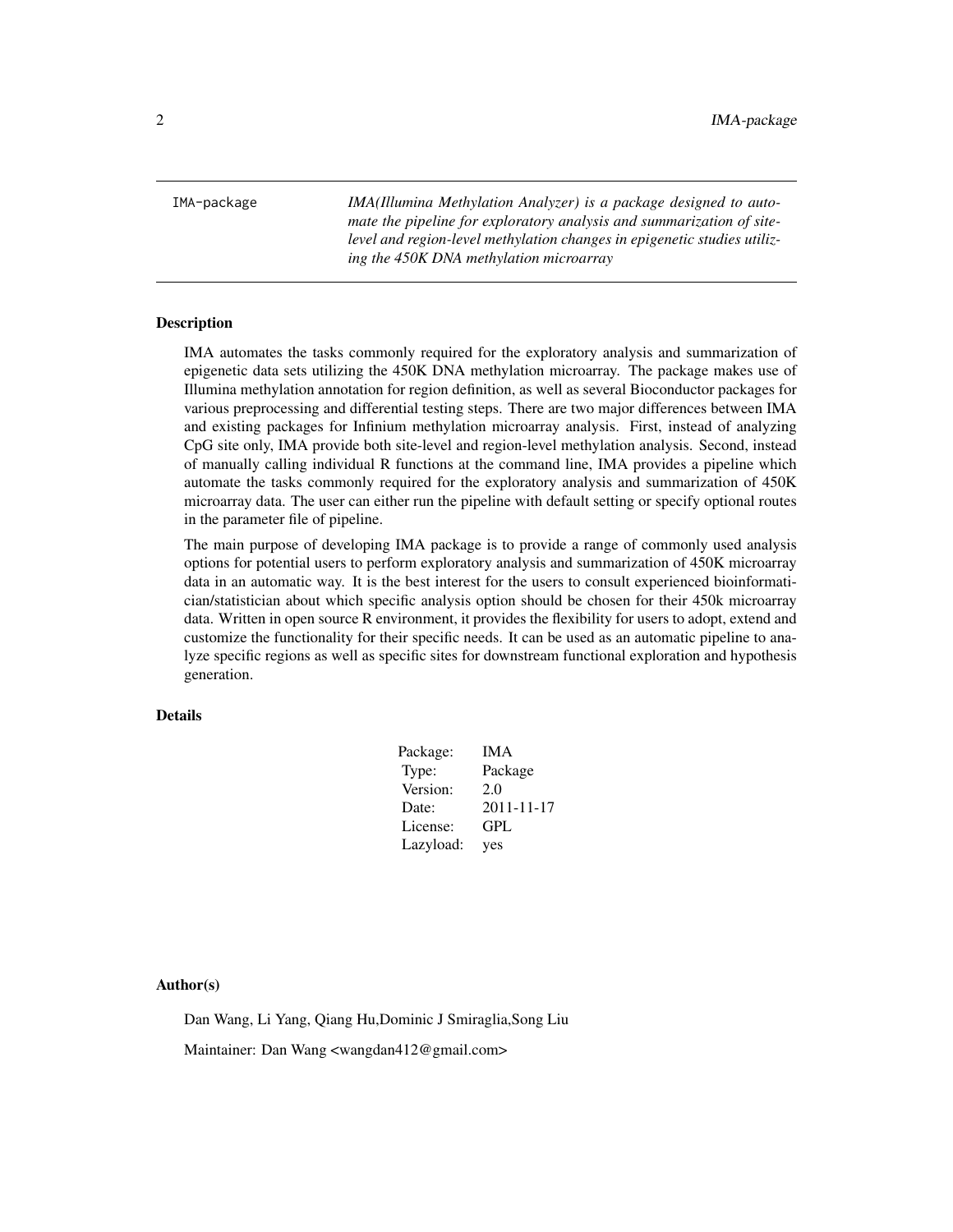# <span id="page-2-0"></span>annotfunc 3

# See Also

[IMA.methy450R](#page-6-1),[IMA.methy450PP](#page-3-1),[regionswrapper](#page-9-1),[testfunc](#page-11-1),[sitetest](#page-10-1),[indexregionfunc](#page-7-1),[annotfunc](#page-2-1)

# Examples

###Users specify the data paths/paramters in the pipeline.R before #run the comman below ###R --no-save < pipeline.R##This will automately produce the result #of methylation change ###the pipeline.R file could be found here ###http://ima.r-forge.r-project.org/

<span id="page-2-1"></span>annotfunc *Annotate siteIDs/regionIDs of interest*

# Description

Provide annotation information for a list of site IDs/region IDs of interest

# Usage

```
annotfunc(listtoannot, fullannot, filteredannot, fullIndexannot,
filteredIndexannot, category = c("site", "region"))
```
# Arguments

| listtoannot        | a list of site IDs or region IDs of interest                                                                                                                                                                 |
|--------------------|--------------------------------------------------------------------------------------------------------------------------------------------------------------------------------------------------------------|
| fullannot          | the annotation file for all 450k probeIDs                                                                                                                                                                    |
| filteredannot      | the annotation file for the probelles after preprocessing filtering by <i>IMA.methy450PP</i><br>function                                                                                                     |
|                    | fullIndexannot Index annotation file containing the full probel Ds/site IDs for each region, and<br>this object is available as <i>fullannotInd.rda</i> file from http://www.rforge.net/IMA/fullannotInd.rda |
| filteredIndexannot |                                                                                                                                                                                                              |
|                    | Index annotation file containing the probeIDs/siteIDs for each region after pre-<br>processing filtering, and this object is returned by the <i>IMA.methy450PP</i> function                                  |
| category           | category = "site" will indicate site-level annotation, i.e. the "list to annot" is a list<br>of site-level IDs. Otherwise, the list to a list of region-level IDs                                            |

# Value

an annotation matrix for the list of site IDs/region IDs of interest

# Author(s)

Dan Wang, Li Yan, Qiang Hu, Dominic J Smiraglia, Song Liu Maintainer: Dan Wang <wangdan412@gmail.com>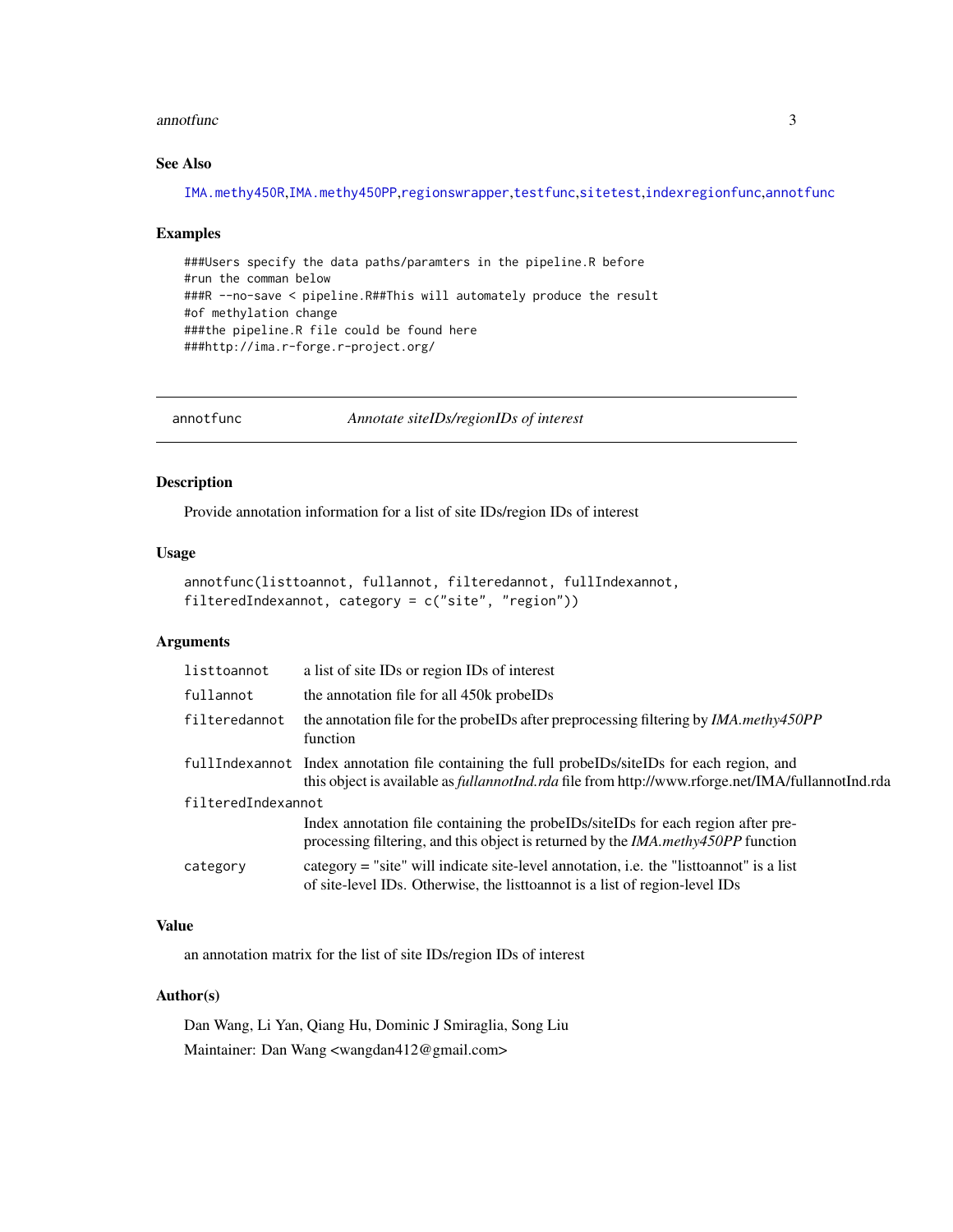# <span id="page-3-0"></span>See Also

[IMA.methy450R](#page-6-1),[IMA.methy450PP](#page-3-1),[regionswrapper](#page-9-1),[testfunc](#page-11-1),[sitetest](#page-10-1),[indexregionfunc](#page-7-1),

### Examples

```
###Region level annotation
# >load("./fullannotInd")
# >beta = dataf@bmatrix ##dataf is returned by IMA.methy450PP()
# >betar <- indexregionfunc(indexlist=dataf@TSS1500Ind,beta=beta,indexmethod="mean")
# >TSS1500testALL = testfunc(eset = betar, testmethod="limma", Padj="BH", concov="OFF",
# +groupinfo = dataf2@groupinfo,gcase ="g1",gcontrol="g2",paired = TRUE)
# >TSS1500test = outputDMfunc(TSS1500testALL,rawpcut=0.05,adjustpcut=0.05,betadiffcut=0.14)
# >listtoannot = rownames(TSS1500test)[1:1000]
# >fullIndexannot = TSS1500Ind
# >temp = annotfunc(listtoannot,fullannot,filteredannot,fullIndexannot,
# >filteredIndexannot,category = "region")
 ####site level annotation
# >listtoannot = rownames(sitetest[1:1000,])
# >temp = annotfunc(listtoannot,fullannot,filteredannot,category = "site")
```
<span id="page-3-1"></span>

IMA.methy450PP *Data preprocessing and quality control*

# Description

It allows user to choose several filtering steps or modify filtering criteria for specific quality control purpose. These include whether or not to filter probes based on detection P-value; whether or not to remove the loci from the X or Y chromosome, or both; whether or not to perform peak transformation, whether or not to transfer the raw  $\beta$  value using either arcsine square root or logit; whether or not to perform quantile normalization; whether or not to remove the loci containing missing  $\beta$  values; whether or not to filter out loci whose methylation level are measured by probes containing SNP(s) at/near the targeted CpG site. The user can choose the preprocessing routes and corresponding cutoffs in the argument of this function.

# Usage

```
IMA.methy450PP(data, na.omit = TRUE,peakcorrection = FALSE,normalization = FALSE,
transfm =c(FALSE,"arcsinsqr", "logit"),samplefilterdetectP = c(FALSE, 1e-05),
samplefilterperc = 0.75, sitefilterdetectP = c(FALSE, 0.05), sitefilterperc
= 0.75, locidiff = c(FALSE, 0.01), locidiffgroup = list("g1", "g2"), XYchrom = c(FALSE, "X", "Y",
c("X", "Y")), snpfilter = c(FALSE, "snpsites.txt"))
```
# Arguments

| data    | an express and express class returned by the IMA. methy450R function                                       |
|---------|------------------------------------------------------------------------------------------------------------|
| na.omit | if TRUE remove the sites containing missing value                                                          |
|         | peakcorrection if TRUE, peak correction is performed based on the paper by sarah Dedeur-<br>waerder et al. |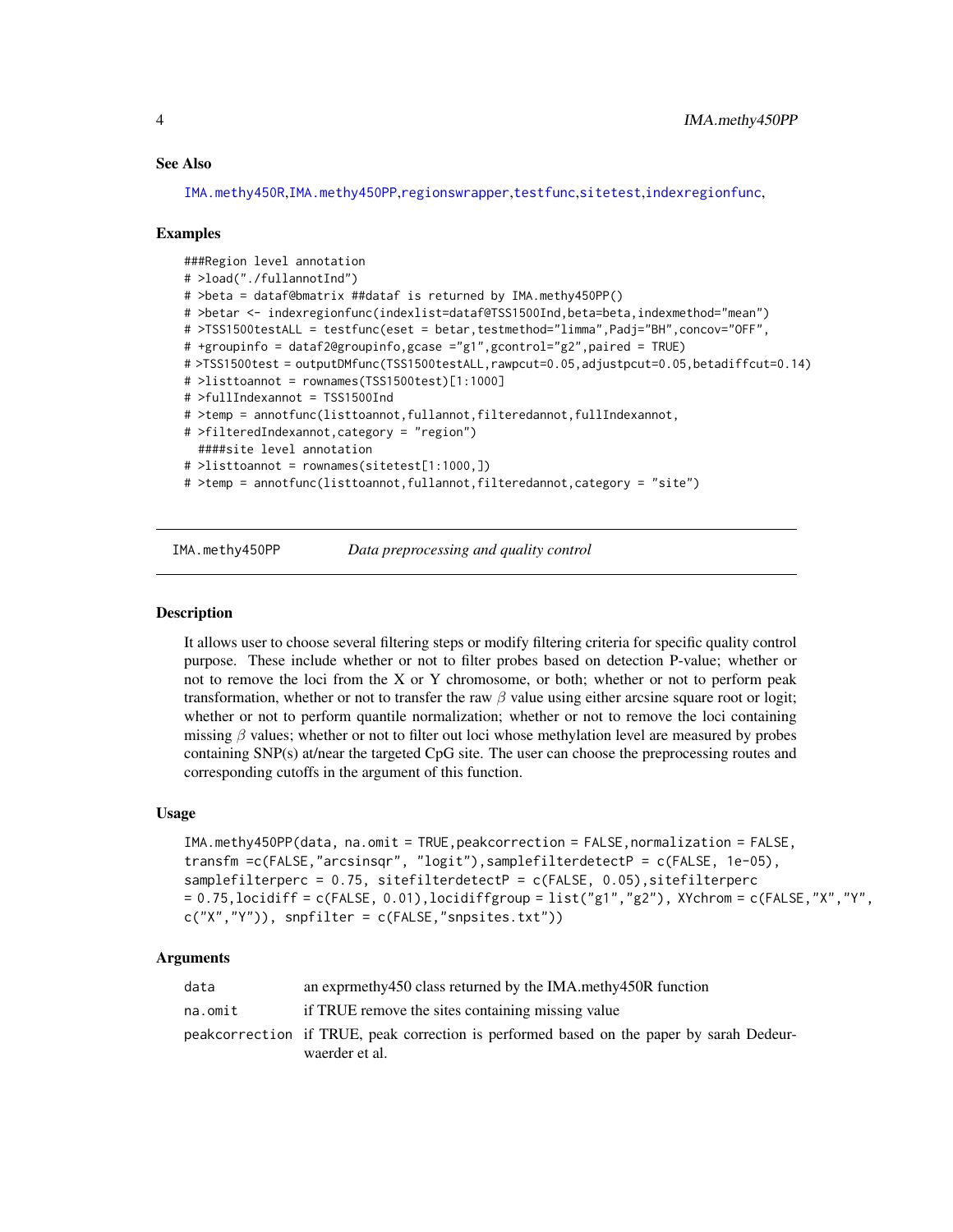| normalization       | if TRUE, quantile normalization performed                                                                                                                                                                                          |
|---------------------|------------------------------------------------------------------------------------------------------------------------------------------------------------------------------------------------------------------------------------|
| transfm             | if FALSE, no transfm is performed, "arcsinsqr": arcsine square root transforma-<br>tion on $\beta$ value is performed, "logit":logit transformation on $\beta$ is performed                                                        |
| samplefilterdetectP |                                                                                                                                                                                                                                    |
|                     | Default is false, i.e, no sample filtering by detection P-value. Otherwise, choose<br>the cut off of detection P-value.                                                                                                            |
| samplefilterperc    |                                                                                                                                                                                                                                    |
|                     | Keep the samples having at least specified percentage of sites with detection<br>P-value less than the <b>samplefilterdetectP</b> .                                                                                                |
| sitefilterdetectP   |                                                                                                                                                                                                                                    |
|                     | Default is false, i.e. no site filtering by detection p-value. Otherwise, choose the<br>cut off of detection P-value.                                                                                                              |
|                     | sitefilterperc Remove the sites having specified percentage of samples with detection P-value<br>greater than sitefilterdetectP.                                                                                                   |
| locidiff            | if FALSE, don't filter sites by the difference of group $\beta$ value. Otherwise, re-<br>move the sites with $\beta$ value difference greater than the specified value.                                                            |
| locidiffgroup       | specify which two groups are considered to check the loci difference if locidiff<br>is not true                                                                                                                                    |
| XYchrom             | if "X", remove the sites on chromosome $X$ , if "Y", remove the sites on chromo-<br>some Y, if $c("X", "Y")$ , remove both on chromosome X and Y.                                                                                  |
| snpfilter           | if FALSE, keep the loci whose methylation level are measured by probes con-<br>taining SNP(s) at/near the targeted CpG site; otherwise filter out the list of snp-<br>containing loci by specifying the snp file name and location |

# Details

It allows user to choose several filtering steps or modify filtering criteria for specific quality control purpose. By default, IMA will filter out loci with missing  $\beta$  value, from the X chromosome or with median detection P-value greater than 0.05. Users can choose to filter out loci whose methylation level are measured by probes containing SNP(s) at/near the targeted CpG site. The option for sample level quality control is also provided. Although the raw  $\beta$  values will be analyzed as recommended by Illumina, users can choose Arcsine square root transformation when modeling the methylation level as the response in a linear model. Logit transformation is also available as an option. The default setting in IMA package for preprocessing is that no normalization will be performed. Although quantile normalization is available as an alternative preprocessing option, it should be pointed out that several literatures show that quantile normalization does not remove unwanted technical variation between samples in methylation analysis.

# Value

This function will return a methy450batch class including:

| bmatrix   | a matrix of $\beta$ value for individual sites          |
|-----------|---------------------------------------------------------|
| detectP   | a matrix of detection p-value for individual sites      |
| annot     | a matrix of annotation information for individual sites |
| groupinfo | a list of sample ID and phenotype of each sample        |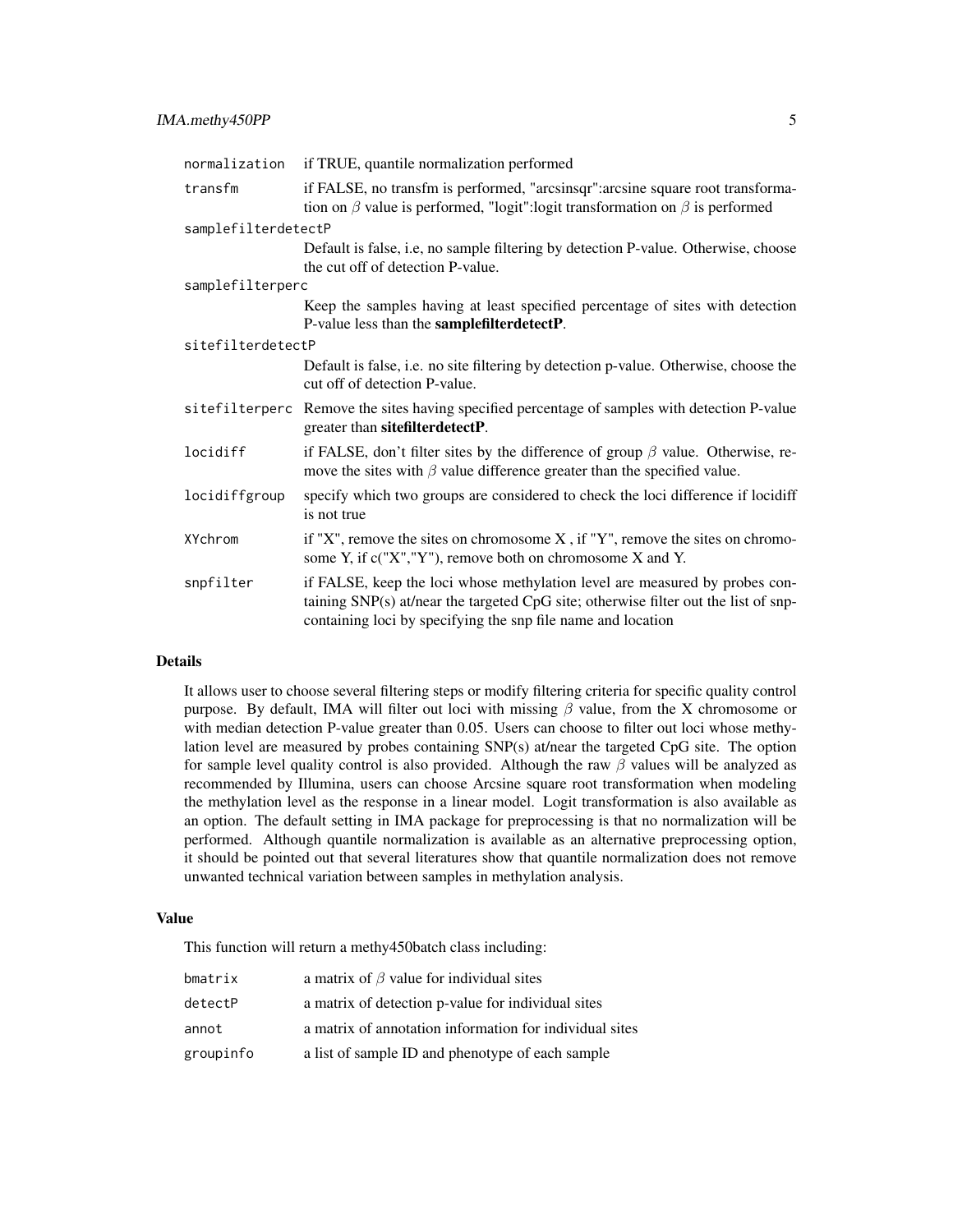| TSS1500Ind  | two lists of IDs - SID (site IDs) and PID (Position IDs) belonging to the TSS1500<br>region of each gene             |
|-------------|----------------------------------------------------------------------------------------------------------------------|
| TSS200Ind   | two lists of IDs - SID (site IDs) and PID (Position IDs) belonging to the TSS200<br>region of each gene              |
| UTR5Ind     | two lists of IDs - SID (site IDs) and PID (Position IDs) belonging to the 5' UTR<br>region of each gene              |
| EXON1Ind    | two lists of IDs - SID (site IDs) and PID (Position IDs) belonging to the 1st<br>EXON of each gene                   |
| UTR3Ind     | two lists of IDs - SID (site IDs) and PID (Position IDs) belonging to the 3' UTR<br>region of each gene              |
| GENEBODYInd | two lists of IDs - SID (site IDs) and PID (Position IDs) belonging to the gene<br>body region of each gene           |
| ISLANDInd   | two lists of IDS - SID (site IDs) and PID (Position IDs) belonging to the IS-<br>LAND region of each UCSC_CPG_ISLAND |
| NSHOREInd   | two lists of IDs - SID (site IDs) and PID (Position IDs) belonging to the N Shore<br>region of each UCSC_CPG_ISLAND  |
| SSHOREInd   | two lists of IDs - SID (site IDs) and PID (Position IDs) belonging to the S Shore<br>region of each UCSC_CPG_ISLAND  |
| NSHELFInd   | two lists of IDs - SID (site IDs) and PID (Position IDs) belonging to the N Shelf<br>region of each UCSC_CPG_ISLAND  |
| SSHELFInd   | two lists of IDs - SID (site IDs) and PID (Position IDs) belonging to the S Shelf<br>region of each UCSC_CPG_ISLAND  |

# Author(s)

Dan Wang, Li Yan, Qiang Hu, Dominic J Smiraglia, Song Liu

Maintainer: Dan Wang <wangdan412@gmail.com>

# See Also

[IMA.methy450R](#page-6-1),[regionswrapper](#page-9-1),[testfunc](#page-11-1),[sitetest](#page-10-1),[indexregionfunc](#page-7-1),[annotfunc](#page-2-1)

# Examples

```
setwd(system.file("extdata", package="IMA"))
MethyFileName = "SampleMethFinalReport.txt"
PhenoFileName = "SamplePhenotype.txt"
data = IMA.methy450R(file = MethyFileName,columnGrepPattern=list(beta=".AVG_Beta",detectp=".Detection.Pval"),gro
dataf = IMA.methy450PP(data,na.omit = TRUE,normalization=FALSE,transfm =FALSE,peakcorrection = TRUE, samplefilter
```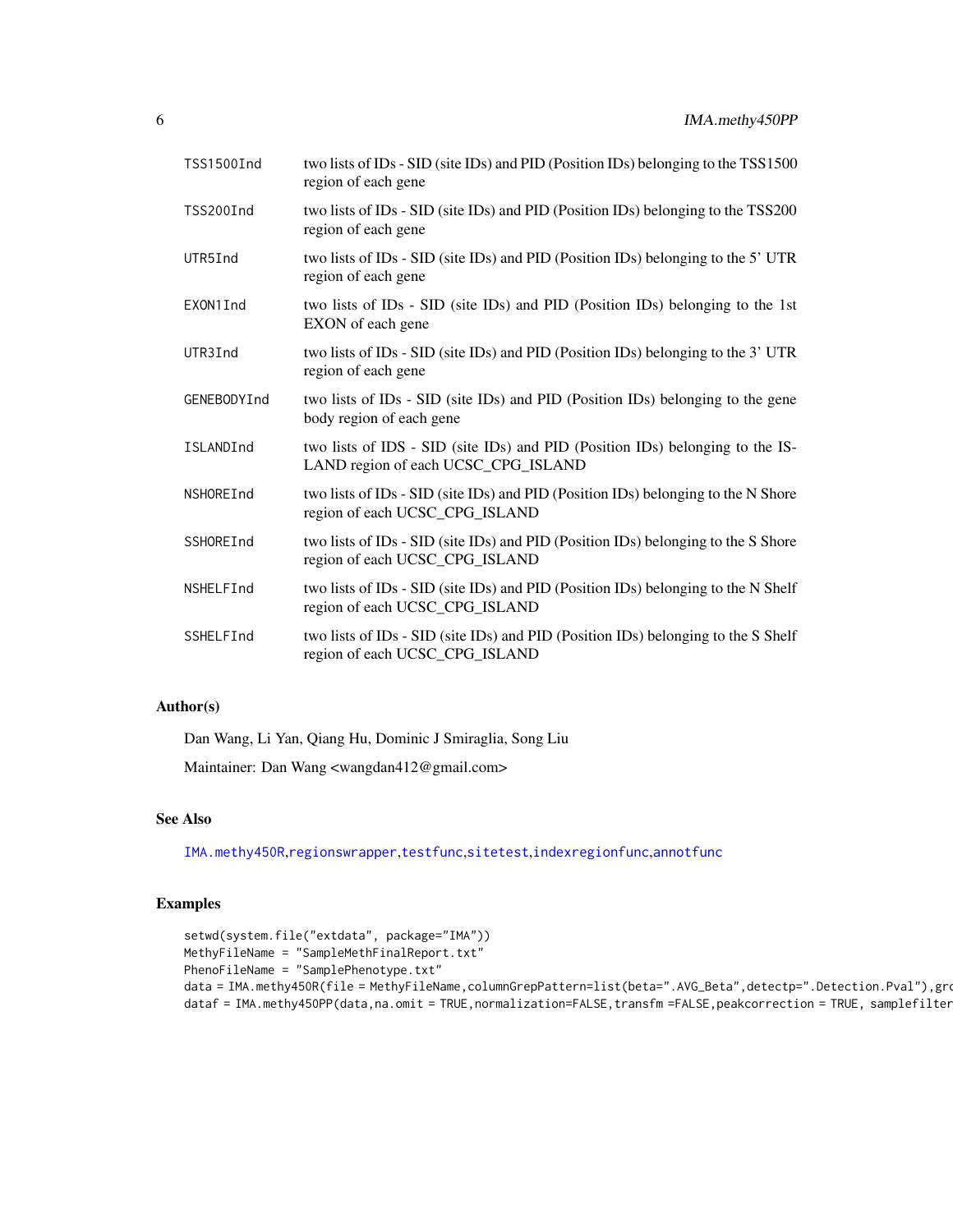<span id="page-6-1"></span><span id="page-6-0"></span>

# Description

This function will load the methylation 450k data. The input information for the package consists basically of two files containing  $beta$ -value methylation data (including annotation) produced by BeadStudio or GenomeStudio, and sample phenotype data prepared by the user. *IMA.methy450R* function loads the input files with a single command described below and an *exprmethy450* object will be created, which includes the following features: *beta* value matrix, locus annotation, detection P-value and sample phenotype information. Besides, basic quality control information will be outputted in the QC.pdf, which include unsupervised sample clustering using all loci, boxplot for beta value of each sample, and barplot showing the percent of loci with detection P-value smaller than 1e-5 in each sample.

# Usage

```
IMA.methy450R(fileName, columnGrepPattern = list(beta = ".AVG_Beta",
detectp = ".Detection.Pval"), groupfile,...)
```
# Arguments

| fileName          | This is the input file containing the 450k methylation data including $\beta$ value,<br>detection p-value and loci annotation information. This file can be be produced<br>from the illumina BeadStudio or GenomeStudio software. |
|-------------------|-----------------------------------------------------------------------------------------------------------------------------------------------------------------------------------------------------------------------------------|
| columnGrepPattern |                                                                                                                                                                                                                                   |
|                   | Specify the columns with corresponding characters within the 450k methylation<br>data file produced by illumina BeadStudio or GenomeStudio software. These<br>columns will be loaded into the function.                           |
| groupfile         | This is the input file containing the phenotype data prepared by the users.                                                                                                                                                       |
| .                 | Arguments in read.delim(), such as parameter "sep" could be set to sep="," if<br>the GenoneStudio file is separated by comma instead of tab.                                                                                      |

# Value

This function will return an *exprmethy450* class including these features: a  $\beta$  value matrix, an annotation matrix, a detection p-value matrix and a list of sample phenotype information. A QC.pdf file including the basic quality control information will be generated.

| bmatrix   | the $\beta$ value matrix for each site in each sample           |
|-----------|-----------------------------------------------------------------|
| detectP   | a matrix of detection p-value for each site in each sample      |
| annot     | a matrix of annotation information for each targeted site       |
| groupinfo | a matrix of sample ID and phenotype information for each sample |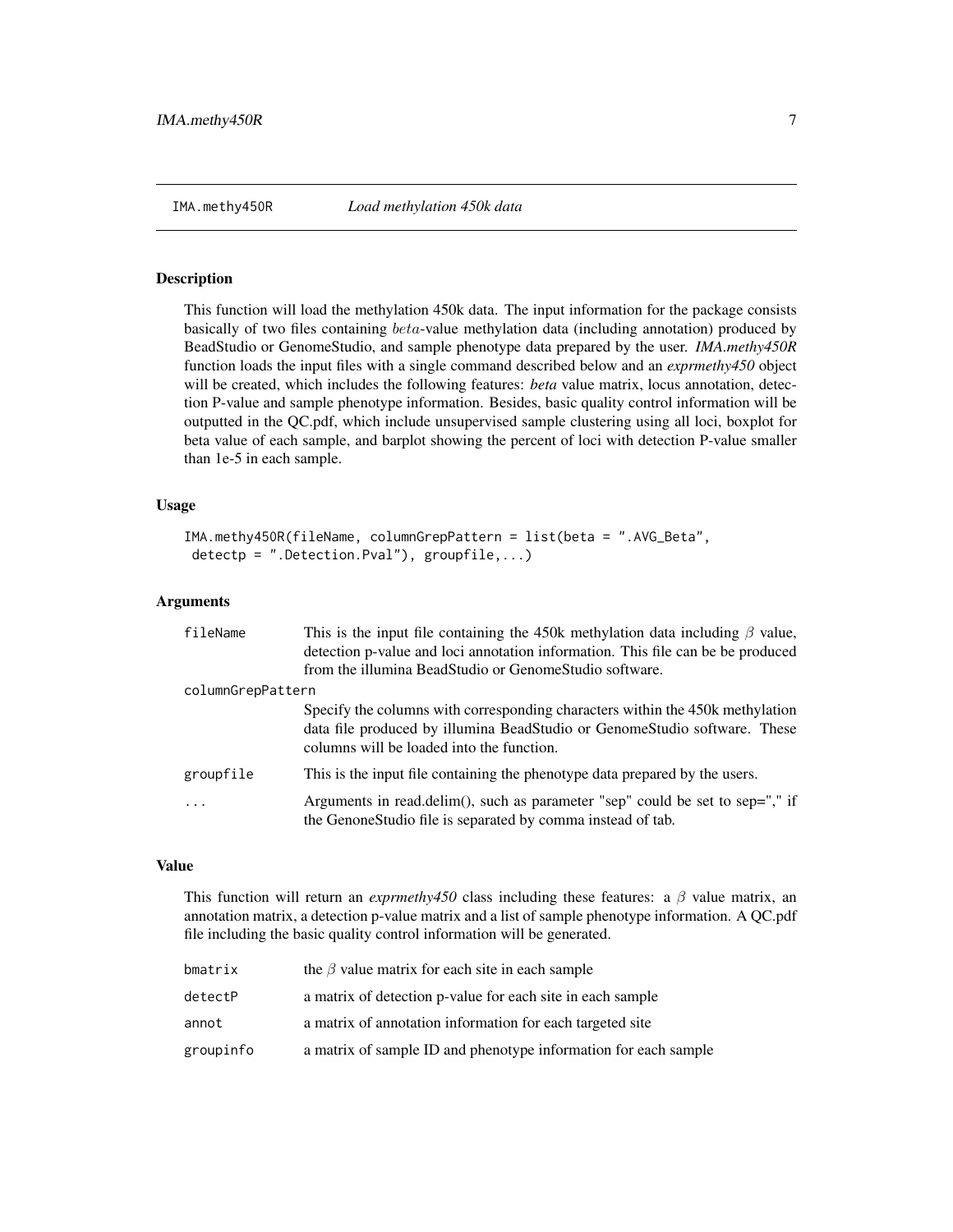# <span id="page-7-0"></span>Author(s)

Dan Wang, Li Yan, Qiang Hu,Dominic J Smiraglia,Song Liu Maintainer: Dan Wang <wangdan412@gmail.com>

# See Also

[IMA.methy450PP](#page-3-1),[regionswrapper](#page-9-1),[testfunc](#page-11-1),[sitetest](#page-10-1),[indexregionfunc](#page-7-1),[annotfunc](#page-2-1)

# Examples

```
setwd(system.file("extdata", package="IMA"))
MethyFileName = "SampleMethFinalReport.txt"
PhenoFileName = "SamplePhenotype.txt"
data = IMA.methy450R(fileName = MethyFileName,columnGrepPattern=list(beta=".AVG_Beta",detectp=".Detection.Pval")
```
<span id="page-7-1"></span>indexregionfunc *Region-level Methylation Index Calculation*

# Description

For each specific region of a gene, IMA will collect the loci within it and derive an index of overall region methylation value. Currently, there are three different index metrics implemented in IMA: mean, median, and Tukey's Biweight robust average. By default, the mean *beta* values will be used as the region's methylation index for further analysis.

# Usage

```
indexregionfunc(indexlist, beta, indexmethod = c("mean", "median", "tbrm"))
```
# Arguments

| indexlist   | specify the region( $s$ ) of interest                                                                                                                                  |
|-------------|------------------------------------------------------------------------------------------------------------------------------------------------------------------------|
| beta        | $\beta$ value matrix for the 450K microarray                                                                                                                           |
| indexmethod | The methods available to derive an index of overall region methylation value<br>for each region. The options are mean, median, and Tukey's Biweight robust<br>average. |

# Value

return a matrix of the index of overall methylation value for the region(s) of interest

# Author(s)

Dan Wang; Li Yan; Qiang Hu;Dominic J Smiraglia; Song Liu Maintainer: Dan Wang <wangdan412@gmail.com>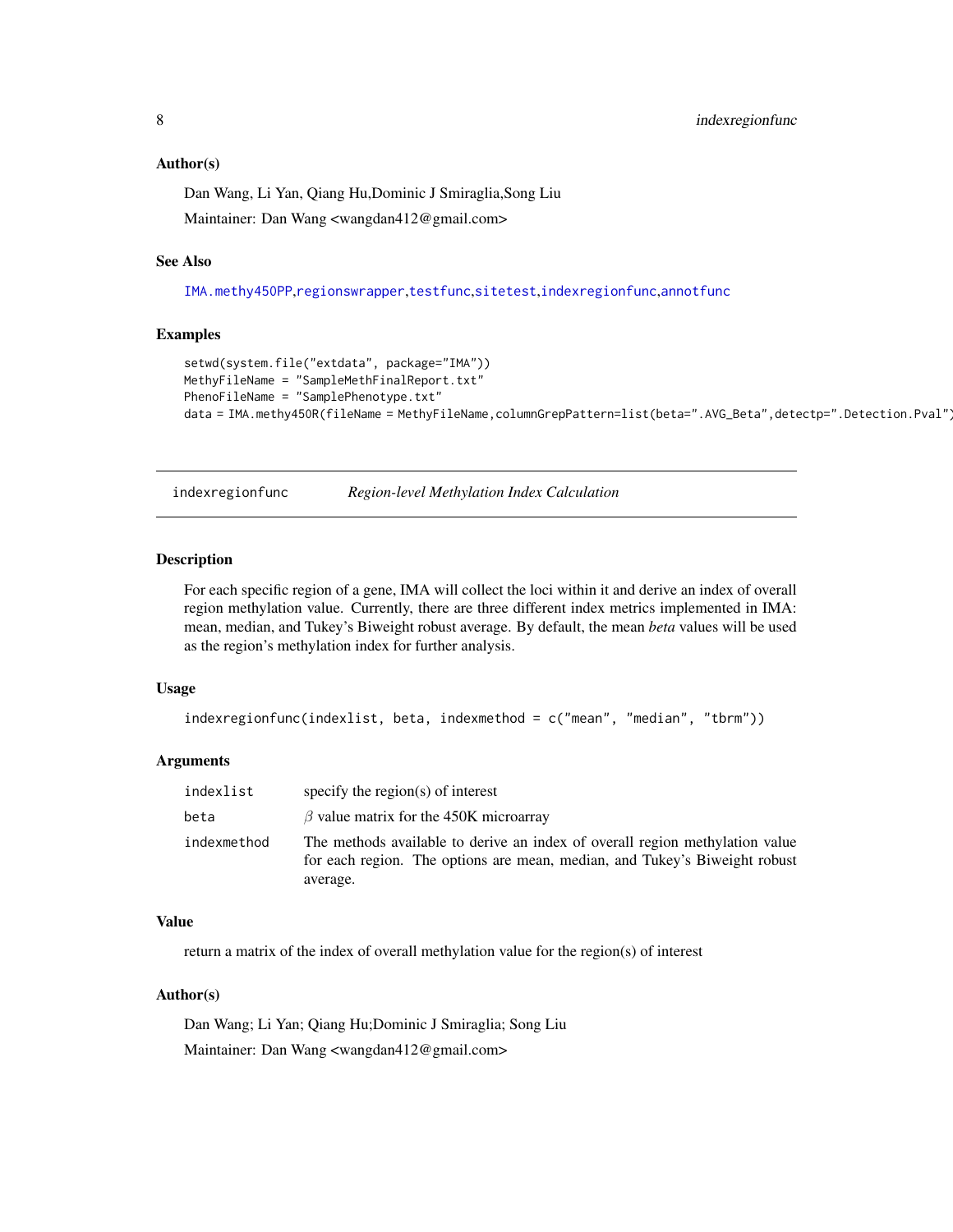# <span id="page-8-0"></span>outputDMfunc 9

# Examples

```
# >beta = dataf@bmatrix;##dataf is returned by IMA.methy450PP() function
# >betar =indexregionfunc(indexlist=dataf@TSS1500Ind,beta=beta,indexmethod="mean")
```
outputDMfunc *Output the differentially methylated sites/regions*

# Description

This function will output the differential testing results with user-specified significance criteria.

# Usage

```
outputDMfunc(out, rawpcut = 0.05, adjustpcut = 0.05, betadiffcut = 0.14)
```
# Arguments

| out         | This is the output by function of <i>sitetest</i> , <i>testfunc</i> or <i>regionwrapper</i> with three<br>columns for each site/region: p-value, adjusted p-value and $\beta$ value difference. |
|-------------|-------------------------------------------------------------------------------------------------------------------------------------------------------------------------------------------------|
| rawpcut     | either null or define the output cut-off for the raw p-value                                                                                                                                    |
| adjustpcut  | either null or define the output cut-off for the adjusted p-value                                                                                                                               |
| betadiffcut | either null or define the output cut-off for the $\beta$ value difference between two                                                                                                           |
|             | groups.                                                                                                                                                                                         |

# Value

return a matrix with "P-Value", "Adjust Pval","beta-Difference" in separate columns for each site/region satisfying the specified significance criteria.

# Author(s)

Dan Wang, Li Yan, Qiang Hu, Dominic J Smiraglia, Song Liu Maintainer: Dan Wang <wangdan412@gmail.com>

# See Also

[IMA.methy450R](#page-6-1),[regionswrapper](#page-9-1),[IMA.methy450PP](#page-3-1),[testfunc](#page-11-1),[indexregionfunc](#page-7-1)

# Examples

```
# > sitetest = sitetest(dataf,gcase="g2",gcontrol="g1",testmethod = "mean",
# + Padj="BH",rawpcut = NULL,adjustpcut =NULL,betadiffcut = NULL)
# > sitetest = outputDMfunc(sitetest, rawpcut = 0.05, adjustpcut = 0.05,
# + \text{betadiffcut} = 0.14### The list of loci with adjusted p-value less than 0.05 and beta value
### difference at least 0.14 will be outputted
```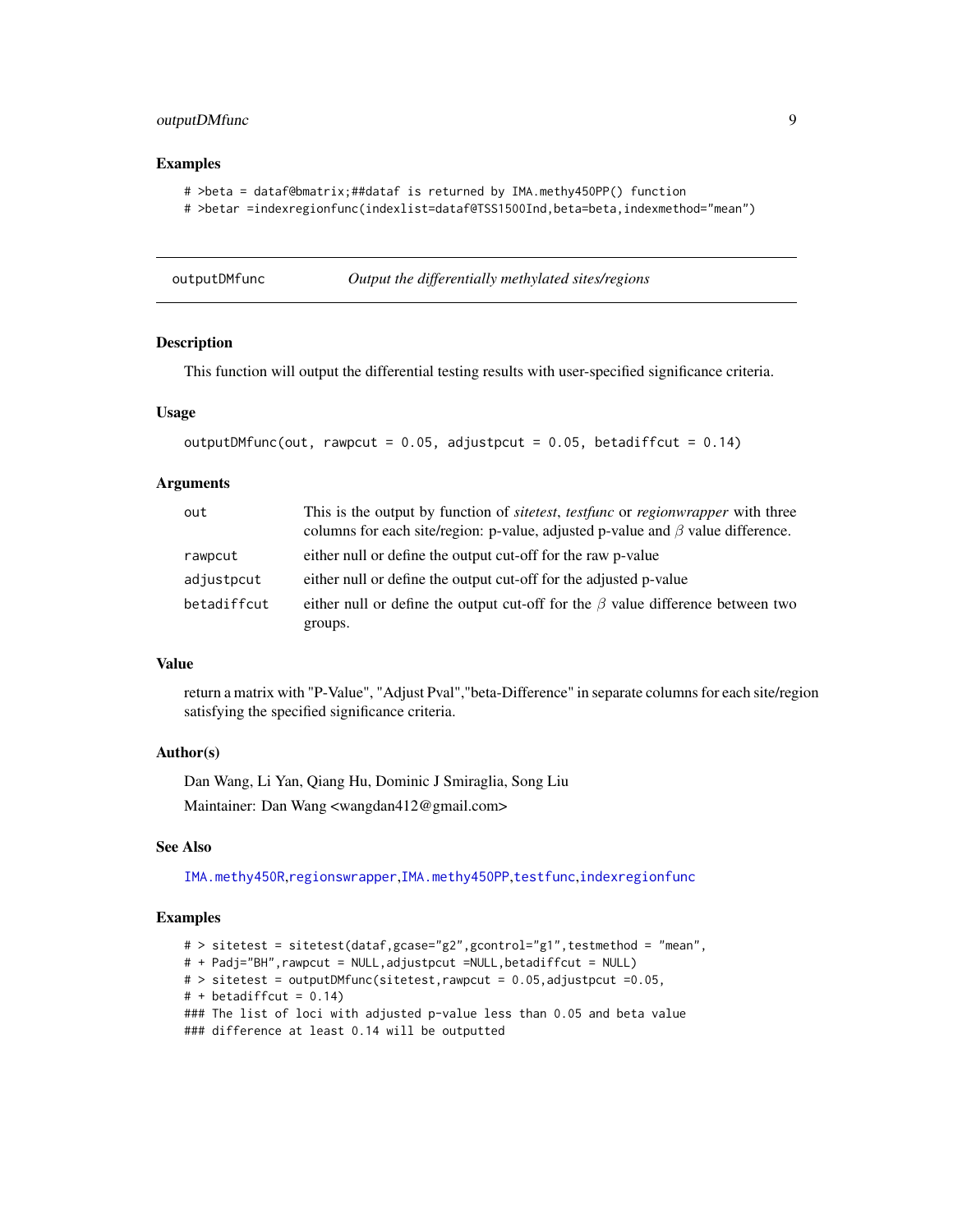<span id="page-9-1"></span><span id="page-9-0"></span>

# Description

This function will output all the differential methylation testing results for the 11 categories of annotated regions, and store the results in the separated sheets of an excel file.

# Usage

```
regionswrapper(dataf, indexmethod = c("mean", "median", "tbrm"), gcase = "g2",
gcontrol = "g1", testmethod = c("wilcox", "limma", "pooled", "satterthwaite"),
Padj = "BH", concov = c("OFF", "ON"), paired = FALSE, list11excel, list11Rdata,
rawpcut = NULL, adjustpcut = NULL, betadiffcut = NULL)
```
# Arguments

| dataf       | a methy450batch class returned by the IMA.methy450PP function                                                                                                                    |
|-------------|----------------------------------------------------------------------------------------------------------------------------------------------------------------------------------|
| indexmethod | the methods available to derive an index of overall methylation level for each<br>region                                                                                         |
| gcase       | the string names of case group/groups in the sample.txt file                                                                                                                     |
| gcontrol    | the string names of control group/groups in the sample.txt file                                                                                                                  |
| testmethod  | the available methods include wilcoxon rank-sum test (default), Student's t-test<br>("pooled" or "satterthwaite") or empirical Bayes statistics.                                 |
| Padj        | the methods available for multiple testing correction. Users could choose any<br>method provided in the <i>p. adjust</i> function of R <i>stat</i> package.                      |
| concov      | if "ON", covariates is continuous variable, and the linear model would be used<br>for testing the association between methylation level and continuous phenotype<br>(e.g., age). |
| paired      | if TRUE, the test method would change to the corresponding paired-test method                                                                                                    |
| list11excel | the name of output excel file containing the differential testing results for each<br>annotated region                                                                           |
| list11Rdata | the name of output Rdata containing the differential testing result for each an-<br>notated region                                                                               |
| rawpcut     | either null or the output cut-off for the raw p-value                                                                                                                            |
| adjustpcut  | either null or the output cut-off for the adjusted p-value                                                                                                                       |
| betadiffcut | either null or the output cut-off for the <i>beta</i> value difference between two groups                                                                                        |

# Value

Return an excel file containing the differential testing result for each annotated region as well as an Rdata file containing the differential testing result for each annotated region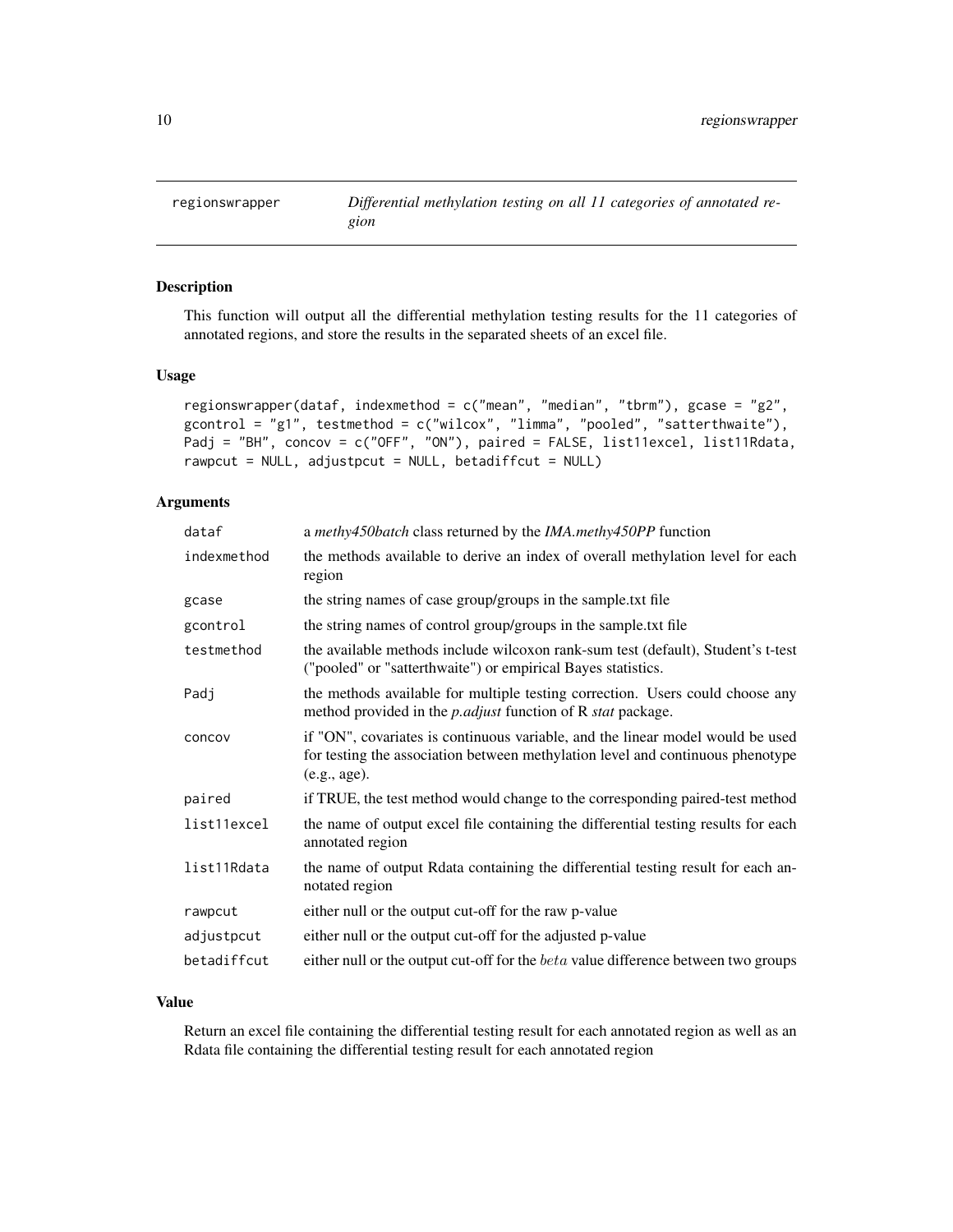# <span id="page-10-0"></span>sitetest 11

## Author(s)

Dan Wang, Li Yan, Qiang Hu, Dominic J Smiraglia, Song Liu Maintainer: Dan Wang <wangdan412@gmail.com>

### See Also

[IMA.methy450PP](#page-3-1),[IMA.methy450R](#page-6-1),[testfunc](#page-11-1),[sitetest](#page-10-1),[indexregionfunc](#page-7-1),[annotfunc](#page-2-1)

# Examples

```
setwd(system.file("extdata", package="IMA"))
MethyFileName = "SampleMethFinalReport.txt"
PhenoFileName = "SamplePhenotype.txt"
data = IMA.methy450R(fileName = MethyFileName,columnGrepPattern=list(beta=".AVG_Beta",detectp=".Detection.Pval")
dataf = IMA.methy450PP(data,na.omit = TRUE,normalization=FALSE,transfm = FALSE,samplefilterdetectP = 1e-5,samplef
regionswrapper(dataf,indexmethod="mean",gcase="g2",gcontrol="g1",testmethod="limma",Padj="BH",concov="OFF",pai
```
<span id="page-10-1"></span>sitetest *Site-level Differential Methylation Analysis*

# Description

For each specific site, Wilcoxon rank-sum test (default), Student's t-test ("pooled" or "satterthwaite") and empirical Bayes statistics are available for inference in differential testing. Robust linear regression is available as an option to infer methylation change associated with continuous variable (e.g., age). A variety of multiple testing correction algorithms is available, including conservative Bonferroni correction and more liberal false discovery rate control. Users can specify the significance criteria in the parameter file.

# Usage

```
sitetest(dataf, gcase = "g2", gcontrol = "g1", testmethod = c("wilcox", "limma",
"pooled", "satterthwaite"), Padj = "BH", concov = "OFF", rawpcut = NULL,
adjustpcut = NULL, betadiffcut = NULL, paired = FALSE)
```
# Arguments

| dataf      | a <i>methy450batch</i> class returned by the <i>IMA.methy450PP</i> function                                                                                 |
|------------|-------------------------------------------------------------------------------------------------------------------------------------------------------------|
| gcase      | the string names of case group/groups in the Phenotype.txt file                                                                                             |
| gcontrol   | the string names of control group/groups in the Phenotype.txt file                                                                                          |
| testmethod | Wilcoxon rank-sum test (default), Student's t-test ("pooled" or "satterthwaite"),<br>or empirical Bayes statistics.                                         |
| Padi       | The methods available for multiple testing correction. Users could choose any<br>method provided in the <i>p. adjust</i> function of R <i>stat</i> package. |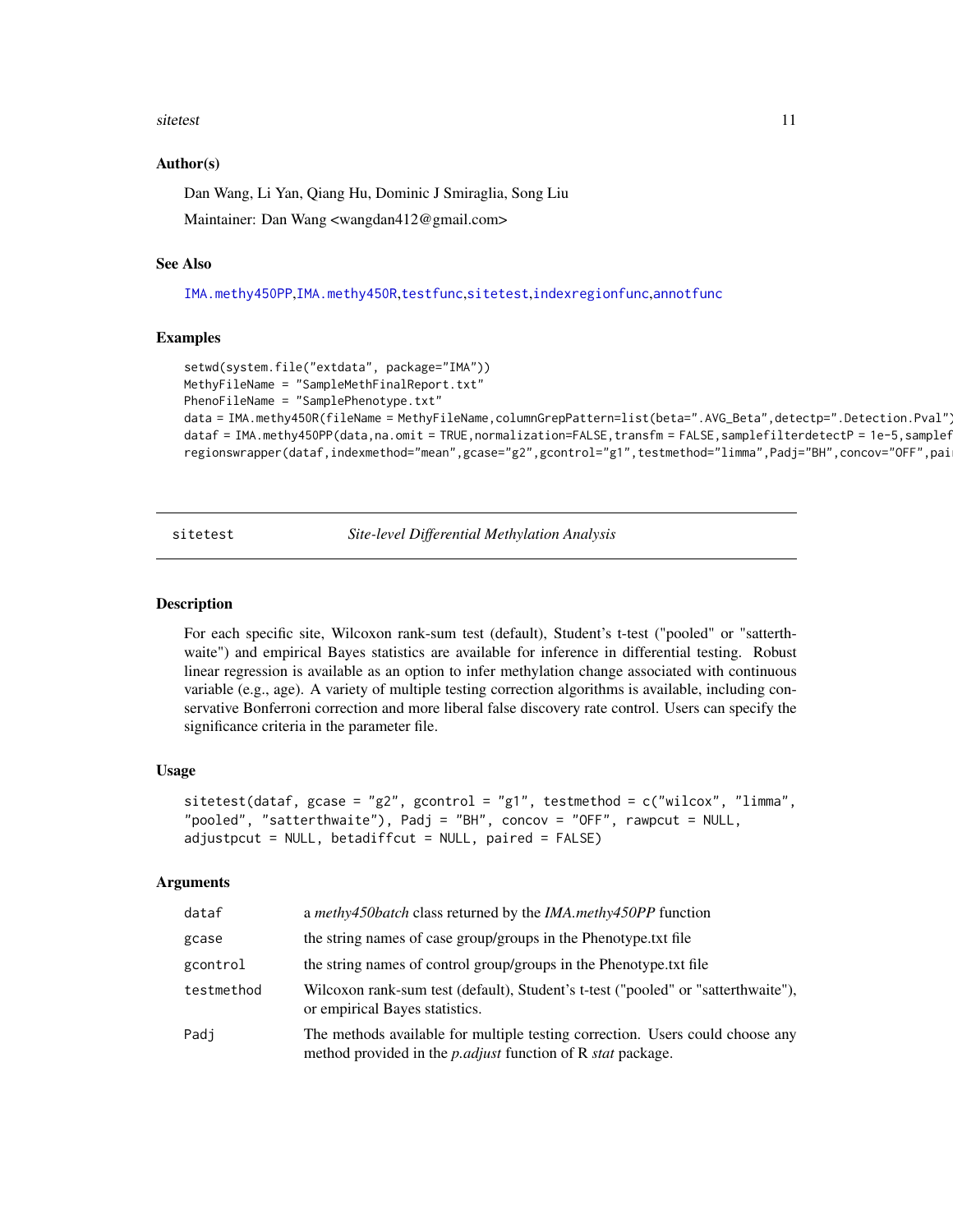<span id="page-11-0"></span>

| concov      | if "ON", covariates is continuous variable, and the linear model would be used<br>for testing the association between methylation level and continuous phenotype<br>(e.g., age). |
|-------------|----------------------------------------------------------------------------------------------------------------------------------------------------------------------------------|
| rawpcut     | either null or the output cut-off for the raw p-value                                                                                                                            |
| adjustpcut  | either null or the output cut-off for the adjusted p-value                                                                                                                       |
| betadiffcut | either null or the output cut-off for the <i>beta</i> value difference between two groups                                                                                        |
| paired      | if TRUE, the test method would change to the corresponding paired-test method                                                                                                    |

# Value

return a matrix with "P-Value", "Adjust Pval", "beta-Difference" in separate columns for each site

# Author(s)

Dan Wang, Li Yan, Qiang Hu, Dominic J Smiraglia, Song Liu Maintainer: Dan Wang <wangdan412@gmail.com>

# See Also

[IMA.methy450R](#page-6-1),[regionswrapper](#page-9-1),[IMA.methy450PP](#page-3-1),[testfunc](#page-11-1),[indexregionfunc](#page-7-1)

# Examples

# >sitetest = sitetest(dataf,gcase="g2",gcontrol="g1",testmethod = "mean", # +Padj="BH",rawpcut = NULL,adjustpcut =NULL,betadiffcut = NULL,paired=FALSE)

<span id="page-11-1"></span>testfunc *Differential methylation testing function*

# Description

Choose the testing function for differential methylation inference

# Usage

```
testfunc(eset, concov = c("ON", "OFF"), testmethod = c("wilcox","limma", "pooled",
"satterthwaite", "paired"), Padj = c("holm", "hochberg", "hommel","bonferroni",
"BH", "BY","fdr", "none"), groupinfo, gcase = "g1", gcontrol = "g2", paired = FALSE)
```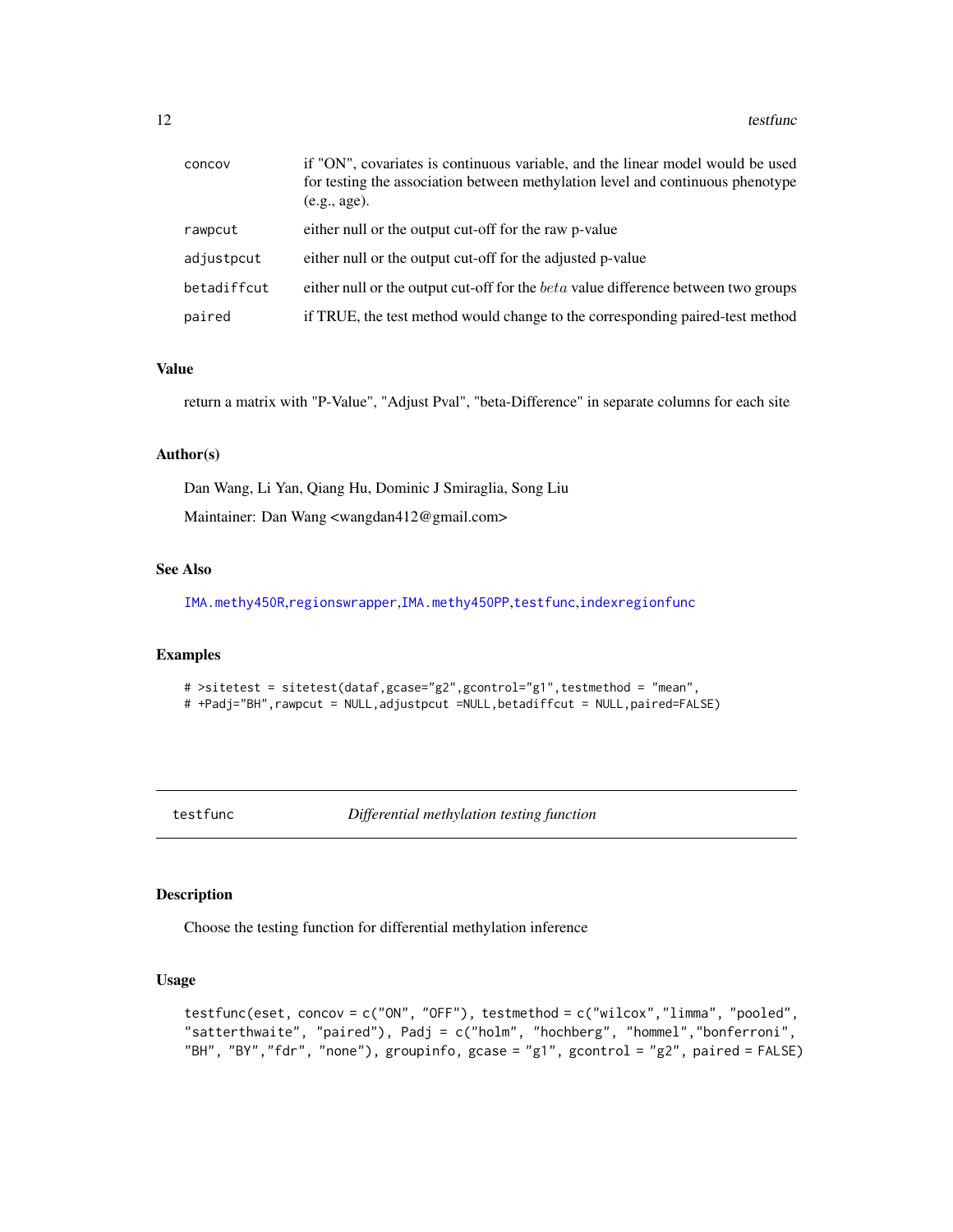# testfunc and the state of the state of the state of the state of the state of the state of the state of the state of the state of the state of the state of the state of the state of the state of the state of the state of t

# Arguments

| eset       | a <i>beta</i> value matrix                                                                                                                                  |
|------------|-------------------------------------------------------------------------------------------------------------------------------------------------------------|
| concov     | if "ON", covariates is continuous variable, and "grouplev" should be the contin-<br>uous values.                                                            |
| testmethod | Wilcoxon rank-sum test (default), Student's t-test ("pooled" or "satterthwaite"),<br>or empirical Bayes statistics.                                         |
| Padi       | The methods available for multiple testing correction. Users could choose any<br>method provided in the <i>p. adjust</i> function of R <i>stat</i> package. |
| groupinfo  | phenotype information for each sample                                                                                                                       |
| gcase      | the string names of case group/groups in the sample.txt file                                                                                                |
| gcontrol   | the string names of control group/groups in the sample.txt file                                                                                             |
| paired     | if TRUE, the test method would change to the corresponding paired-test method                                                                               |

# Value

return a matrix with "P-Value", "Adjust Pval","beta-Difference" in separate columns for each site or annotated region

# Author(s)

Dan Wang, Li Yan, Qiang Hu, Dominic J Smiraglia, Song Liu

Maintainer: Dan Wang <wangdan412@gmail.com>

# See Also

[IMA.methy450R](#page-6-1),[regionswrapper](#page-9-1),[IMA.methy450PP](#page-3-1),[sitetest](#page-10-1),[indexregionfunc](#page-7-1)

# Examples

- # > beta = dataf@bmatrix;##dataf returned by IMA.methy450PP()
- # > betar= indexregionfunc(indexlist=dataf@TSS1500Ind,beta=beta,indexmethod="mean")
- # > TSS1500testALL = testfunc(eset =betar,testmethod="limma",Padj="BH",concov="OFF",
- # + groupinfo = dataf2@groupinfo,gcase ="g1",gcontrol="g2",paired = TRUE)